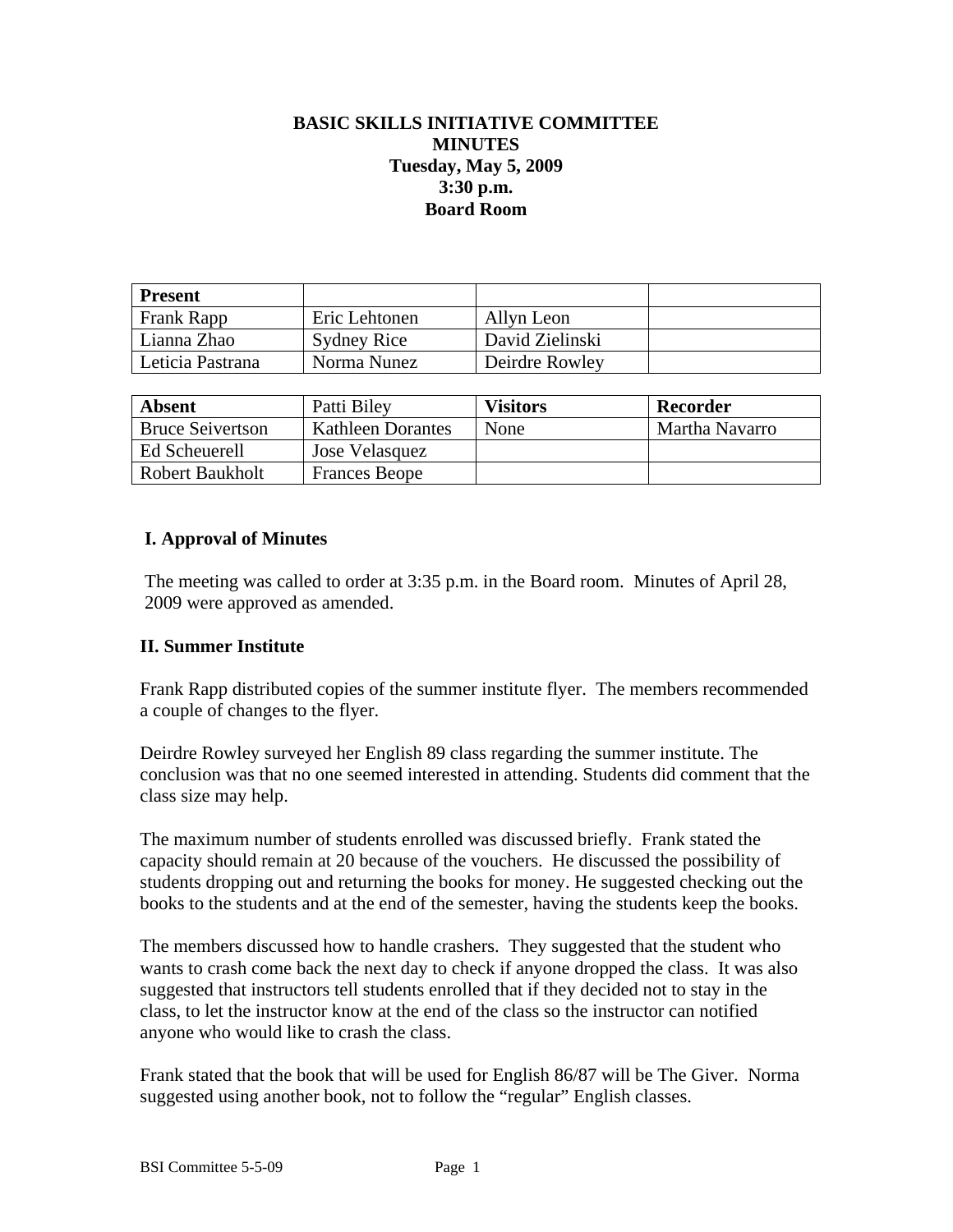Allyn Leon inquired about a Basic Skills website. He expressed to the committee that it would be a good idea to develop a website. He stated he'll contact Omar to discuss.

Leticia Pastrana asked Frank Rapp about the election of a new facilitator and what the new roll would entail. He responded that he cannot address the subject at this time.

## **III. Expenditure Plans**

Frank stated that there are plenty of funds left for staff development. Norma mentioned that Linda Amidon had given the members the accounts and budget information.

Frank Rapp distributed a copy of the memorandum from Carole Bogue-Feinour, Vice Chancellor Academic Affairs Division along with a copy of the Tentative District/College Allocation for 2009-10.

Leticia Pastrana stated Kathleen Dorantes had mentioned that they will not use the \$5000 allocated to the reading/writing lab. Leticia would like to utilize the money to purchase the Pronunciation Power software to be used in one of her classes. Frank will check if this particular software can be used in the reading/writing lab.

Allyn Leon requested money to develop a couple of workshops:

Professional Development work shop Math 70/80 ESL Strategies Language objectives

He also stated money will be needed:

To pay attendees Facilitator Facility

Allyn also discussed a conference that will take place in November. He asked if he could get partial payment to attend. He mentioned ACCESO and the IVC Foundation assisted with funds last year.

Allyn asked about the status of the Math Coordinator. Frank responded that they did not have any luck in the second interview. Eric Lehtonen asked who to go to re-advertise the position.

David Zielinski asked if the Math Coordinator could be like the reading/writing facilitator's position. Lianna Zhao suggested a remedial math facilitator. Eric Lehtonen stated that there is no one in his department interested in the Math Coordinator position.

The ESL Basic Skills Categorical Position was briefly discussed. It was said that Ed Scheuerell was asked to come up with the description to advertise the position. The